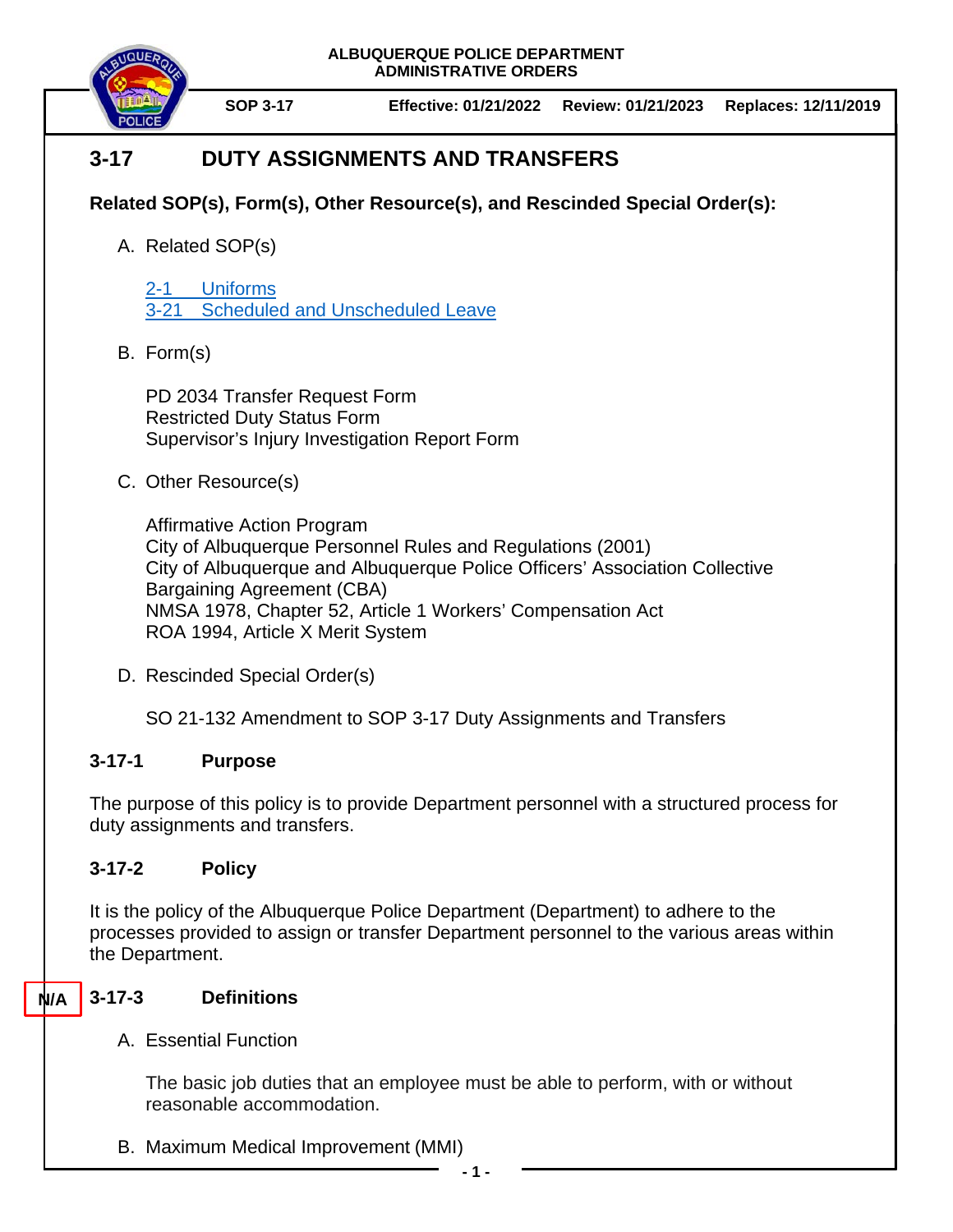

**SOP 3-17 Effective: 01/21/2022 Review: 01/21/2023 Replaces: 12/11/2019**

Further recovery from or lasting improvement to an injury that can no longer be reasonably anticipated based on reasonable medical probability, consistent with the Workers' Compensation Act.

C. Restricted Duty Assignment

A productive assignment during the period of time sworn personnel are classified as being on restricted duty, which does not exceed restrictions placed on the person by an authorized licensed physician. The assignment shall be determined by Operations Review Section personnel.

D. Restricted Duty Status

The work classification designating those sworn personnel who are on a restricted duty assignment due to a physical and/or mental health condition and/or limitation.

- E. Restricted Personnel
	- 1. Sworn personnel who:
		- a. Sustained an injury while on-duty or off-duty to the extent that they are restricted from performing all the essential functions of the job;
		- b. Have a physical or psychological health condition diagnosed by an Employee Health Center licensed physician, which restricts them from performing the essential functions of the job; or
		- c. Are pregnant, therefore, are restricted from performing the essential functions of the job.

#### **3-17-4 General Rules and Responsibilities 7**

- A. Chief of Police
	- 1. The Chief of Police retains the right to assign Department personnel to a duty assignment within the Department as based on the needs of the Department.
	- 2. The Chief of Police has assigned the responsibility of overseeing all duty assignments, including vacancies and transfers to the Human Resources Division Administrator.
	- 3. When a vacancy for a sworn position has been announced and no one makes a request to fill the position, the Chief of Police shall be asked to fill the position from among those who meet the minimum qualifications for the position.
- B. Affirmative Action Program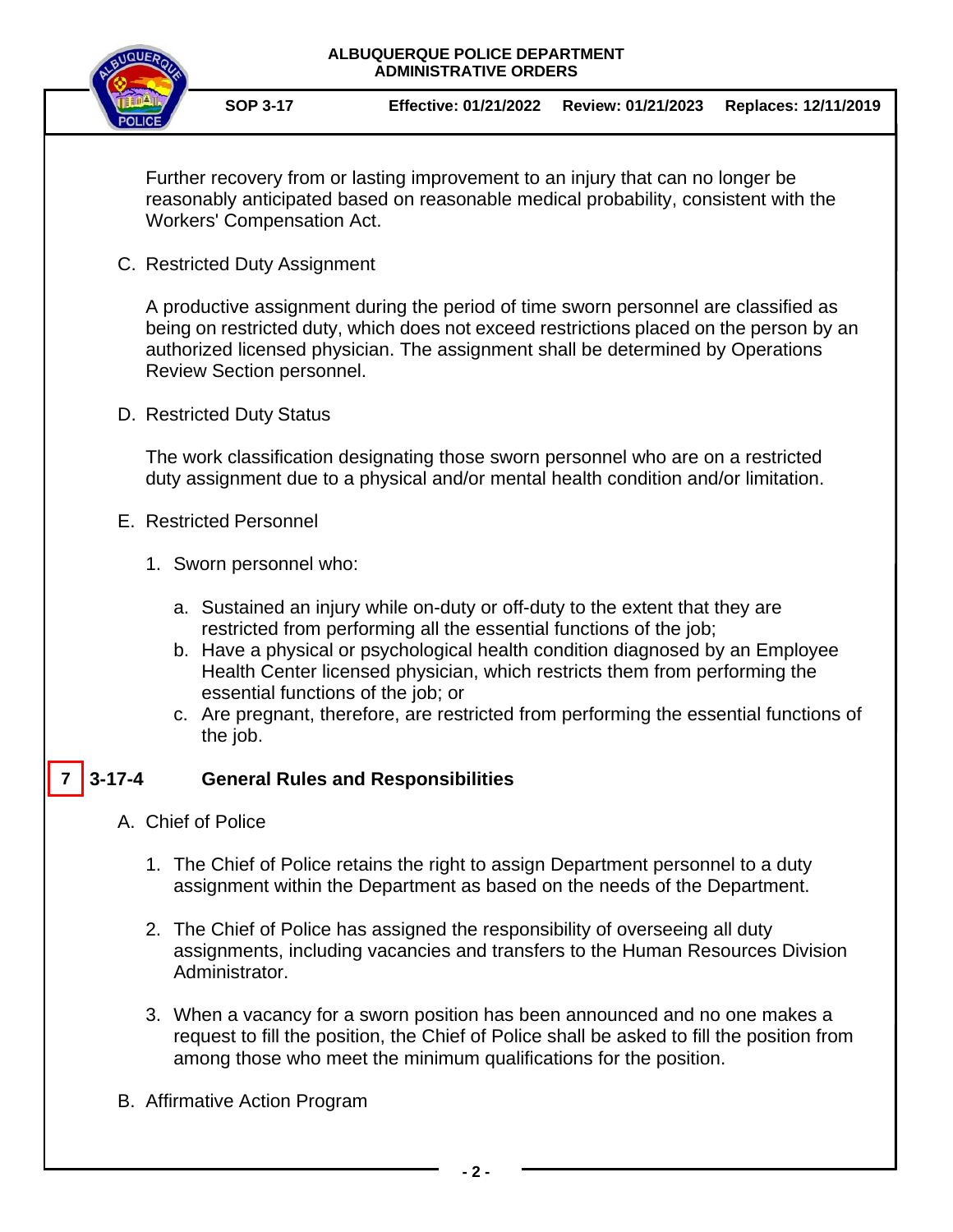# **ALBUQUERQUE POLICE DEPARTMENT ADMINISTRATIVE ORDERS SOP 3-17 Effective: 01/21/2022 Review: 01/21/2023 Replaces: 12/11/2019** The Human Resources Division Administrator shall maintain a system to monitor actions by Department personnel related to training, promotions, transfers, recruiting, and assignments in order to identify any inequities in the hiring process, consistent with the Affirmative Action Program. C. Union Contracts and Memorandums of Understanding (MOU) **N/A**

- 1. Union contracts and/or applicable MOUs control the following:
	- a. Assignment(s) to patrol shifts;
	- b. Change of work hours/days;
	- c. Determination of days off; and
	- d. Seniority.

#### **3-17-5 Duty Assignment Vacancies 7**

- A. Vacancies for all duty assignments shall be filled according to the City of Albuquerque's Merit Ordinance System, City Personnel Rules and Regulations, and the employee's current union contract.
- B. Department Personnel Circulars
	- 1. Human Resources Division personnel shall:
		- a. Compose and distribute Department personnel circulars to announce the anticipated filling of vacant or newly created assignments for Department personnel. Each circular shall contain:
			- i. The opening date for submitting transfer requests;
			- ii. The closing date, which is ten (10) calendar days from the opening date, or five (5) calendar days after the Albuquerque Police Officers' Association's (APOA) approval;
				- 1. The Chief of Police retains the right to alter the ten (10) calendar day advertisement for a vacancy.
				- 2. The Human Resources Division Administrator shall notify the Albuquerque Police Officers' Association (APOA), consistent with the current CBA.
			- iii. Minimum qualifications;
				- 1. Human Resources Division personnel shall standardize qualifications and shall base qualifications on Department-approved job descriptions.
			- iv. The amount and type of any additional training required following assignment to the position;
			- v. A short synopsis of the essential functions of the position; and
			- vi. The working conditions such as days off, odd shifts, and shift hours, etc.
- C. Job Descriptions and Qualifications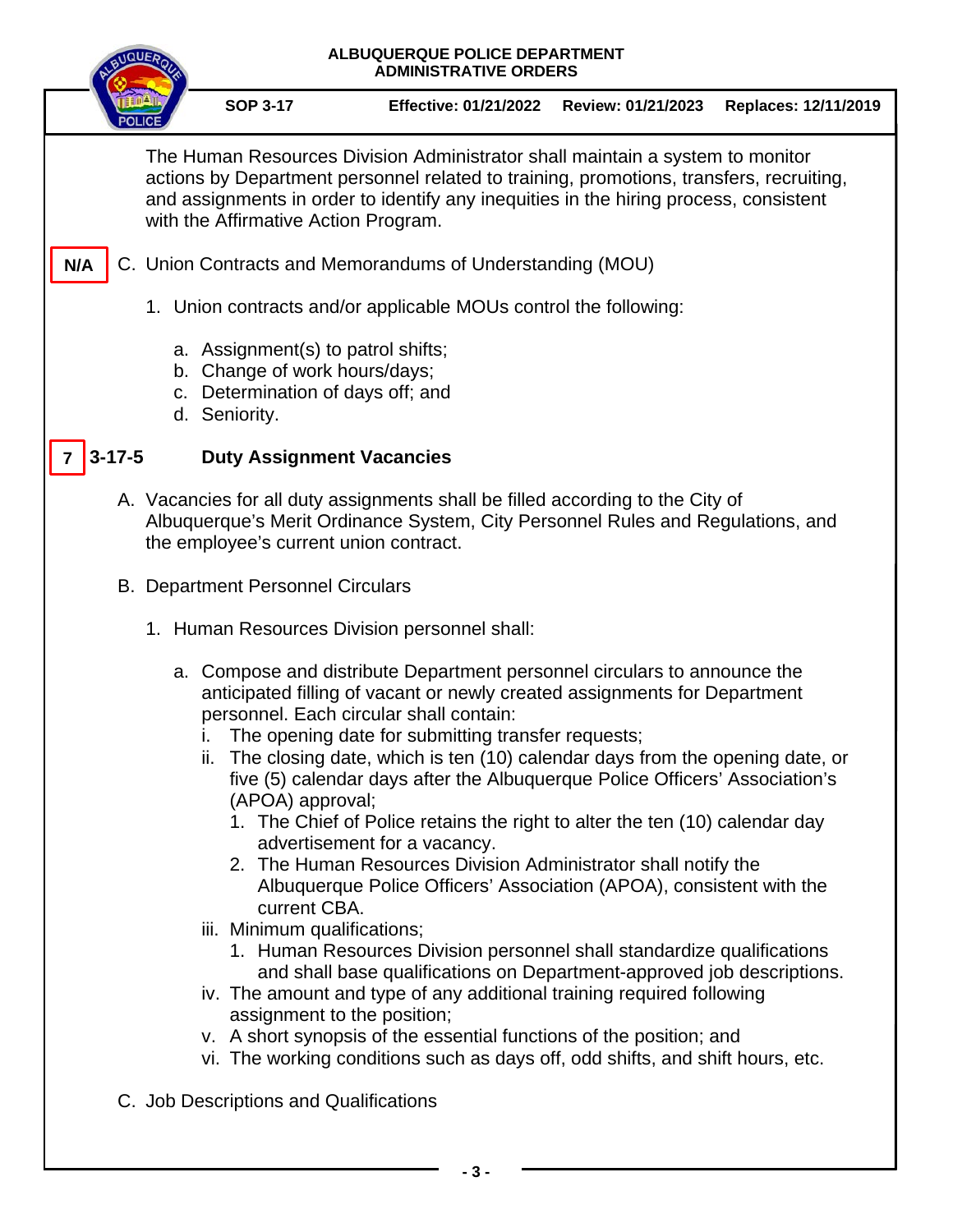

**SOP 3-17 Effective: 01/21/2022 Review: 01/21/2023 Replaces: 12/11/2019**

- 1. Department supervisors shall review job descriptions and qualifications for all positions that are vacant and requesting to be filled. If updates are needed, the superviosr should notify the Operations Review Section Staffing Detective and Human Resources Division personnel of necessary changes.
- 2. Human Resources Division personnel shall maintain the master copy for each job description that identifies the qualifications and shall post the required assignment training, if any.
- D. Selection Committee
	- 1. Composition
		- a. The Selection Committee shall be composed of personnel who hold a rank that is equal to or greater than that of the assignment being considered.
			- i. For any non-exempt sworn assignment below the rank of commander, the Selection Committee shall be composed of three (3) to five (5) members.
	- 2. Responsibilities
		- a. The Selection Committee shall:
			- i. Develop and administer a test to each qualified applicant;
			- ii. Rank the applicant's answers according to the highest test result; and
			- iii. At the completion of the test, submit the test results to the Human Resources Division.
		- b. The Selection Committee may record interviews.
			- i. Human Resources Division personnel shall retain the recordings and the permanent file for three (3) years.
		- c. If two (2) candidates are found to be equally qualified for the assignment, the Selection Committee shall select the candidate with seniority.
	- 3. Selection and Ranking of Candidate
		- a. A candidate with a passing score of seventy percent (70%) and above shall be listed in rank order according to the test results. This list shall be effective for ninety (90) calendar days from the date of publication with no exceptions.
		- b. The Operations Review Section Staffing Detective shall complete the transfer of the selected candidate within the ninety (90) calendar days.
			- i. Command staff shall not prevent the selected candidate from being transferred within the ninety (90) calendar days.
		- c. A candidate who does not maintain the original published qualifications shall be automatically removed from the list.
		- d. In the event a candidate has qualified for multiple duty assignments, they shall be automatically removed from the remaining lists once transferred to a specialized unit.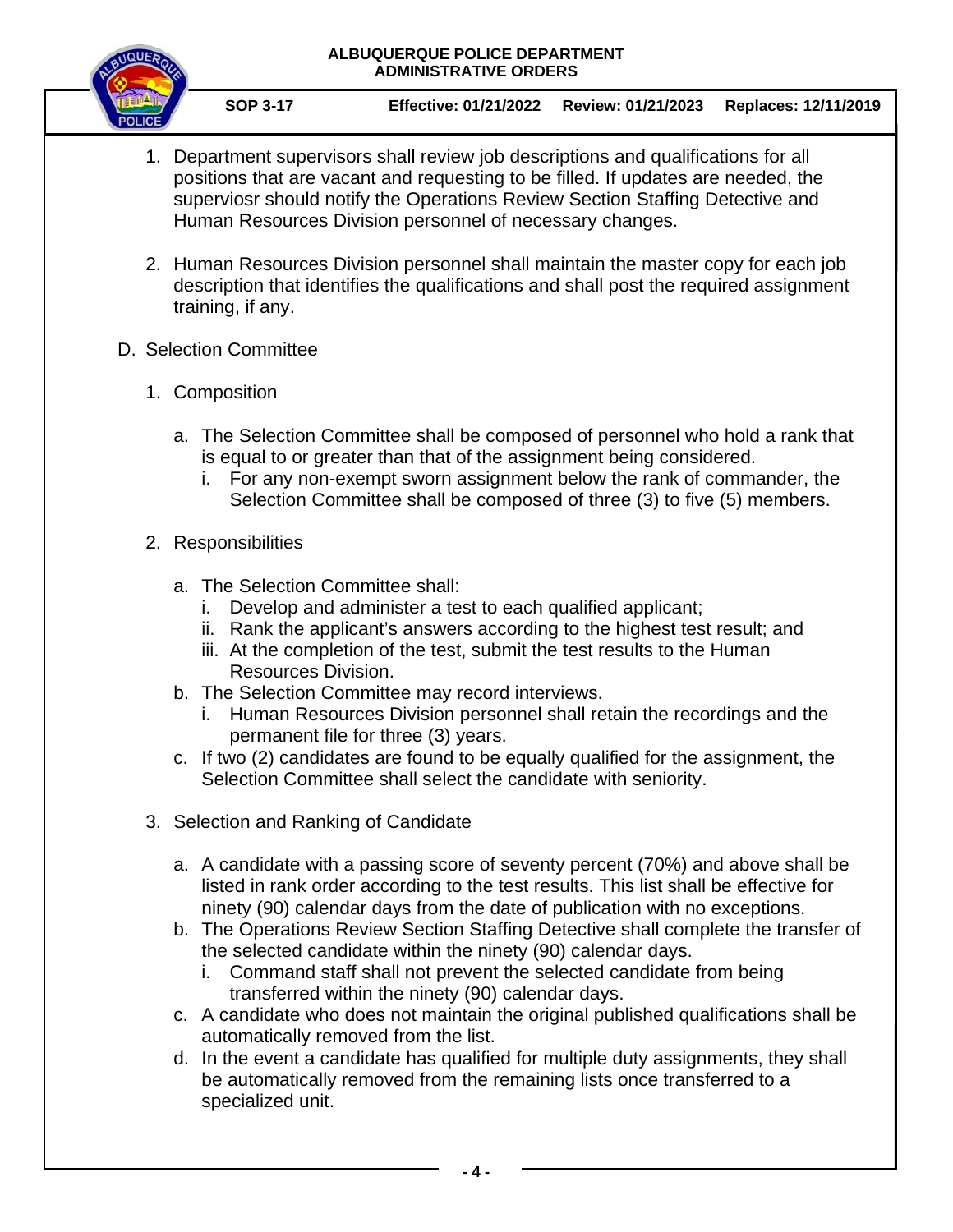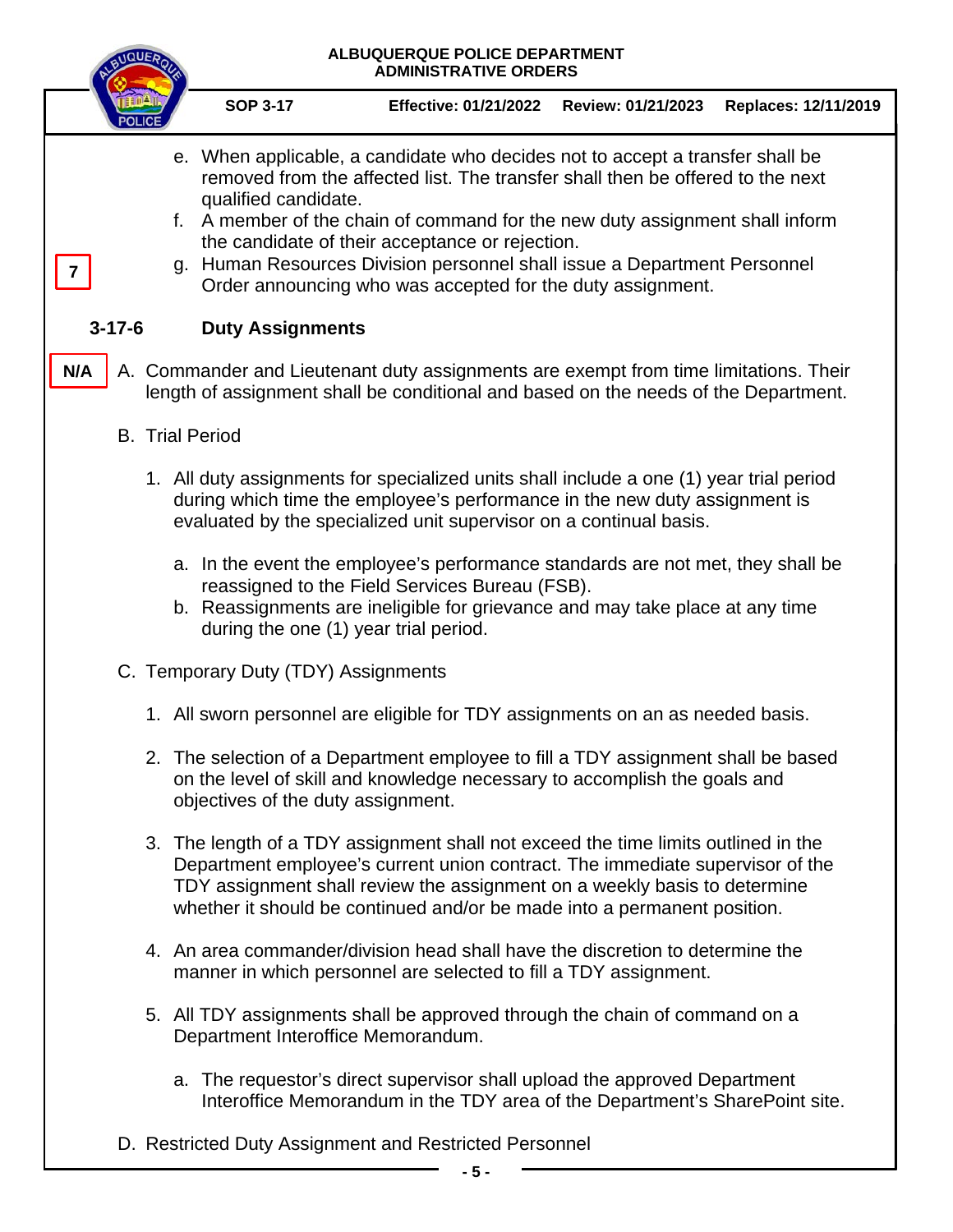

- 1. The Department reserves the right to deny a restricted duty assignment for nonduty-related injuries, physical or mental health conditions diagnosed by an Employee Health Center licensed physician, which restricts sworn personnel from performing the essential functions of the assignment.
- 2. An officer's duty status may be restricted as determined by an authorized licensed medical professional. When such a determination has been made, the officer shall notify their direct supervisor, the Operations Review Section Staffing Detective, and the Department Human Resources Administrator as follows:
	- a. By the end of their shift, if the restriction is placed during their regular shift; and
	- b. Prior to the beginning of their next scheduled shift, if the restriction is placed outside of their regular shift.
- 3. Upon being notified of the restriction, the officer's direct supervisor shall notify the Operations Review Section Staffing Detective of their employee's restriction.
- 4. If the officer requires a follow-up appointment, the procedures outlined in this Standard Operating Procedure (SOP) shall be completed after each follow-up.
- 5. The Operations Review Section Staffing Detective, the Department Human Resources Administrator, and the Office of the Chief shall place the officer on a restricted duty temporary assignment for reasons that may include, but are not limited to:
	- a. A reasonable accommodation;
	- b. For a medical condition;
	- c. Pregnancy; or
	- d. Injured light duty (ILD).
- 6. Sworn personnel shall submit the physician's documentation of restrictions to their supervisor by the end of that day, if it is a regular business day, or by the end of the next regular business day to ensure accuracy.
- 7. The supervisor's Injury Investigation Report Form and any related documents shall be immediately forwarded through the chain of command up to the respective bureau head and to the Human Resources Division Administrator.
- 8. Sworn personnel placed on restricted duty status that requires them to miss or reschedule either a firearms qualification, or physical wellness assessment, or Maintenance of Effort (MOE) training shall forward a copy of the medical documentation to the Academy Division Commander.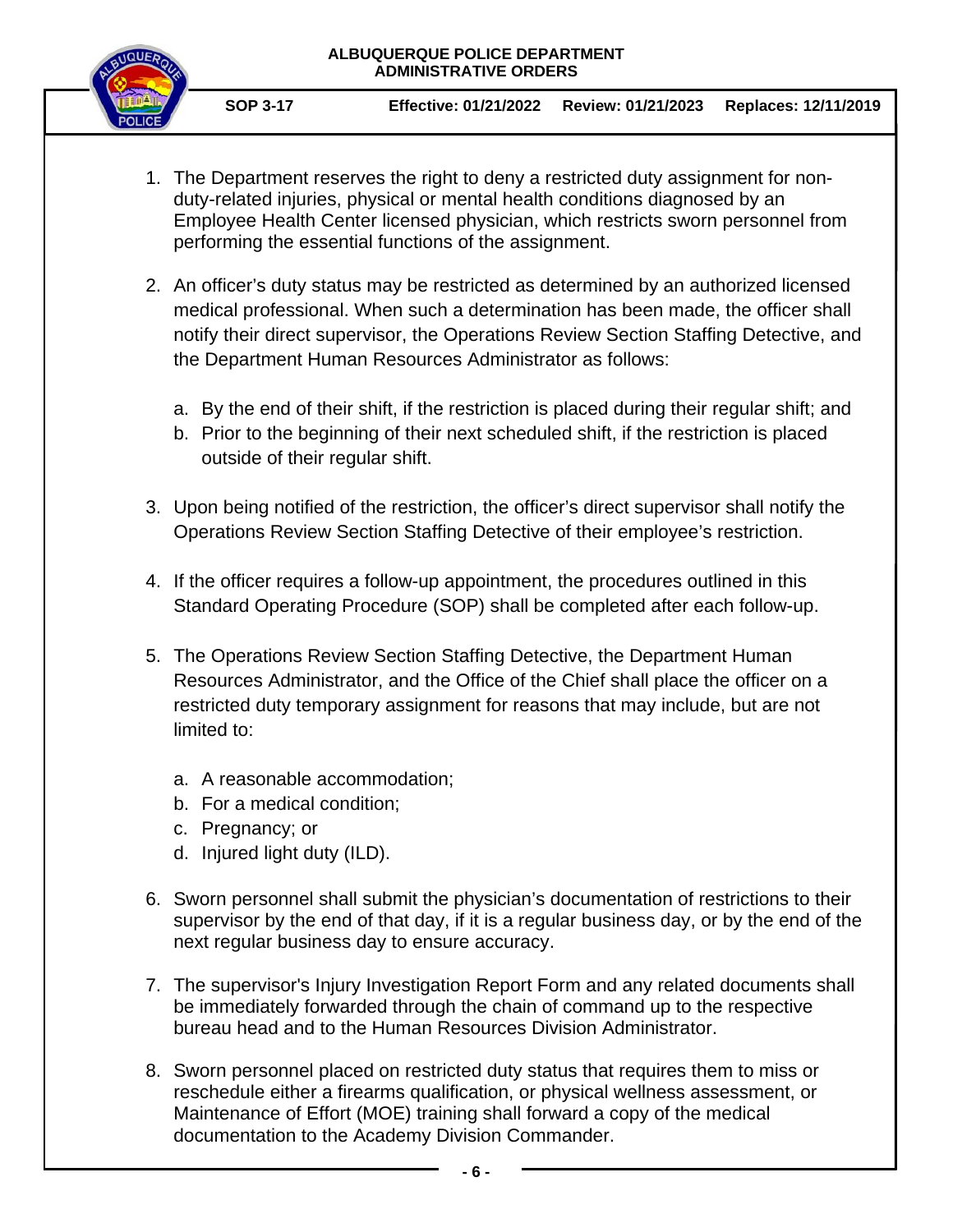

**SOP 3-17 Effective: 01/21/2022 Review: 01/21/2023 Replaces: 12/11/2019**

- 9. To ensure all sworn personnel are treated fairly and consistently with regard to confidentiality and the individual circumstances of each case, every restriction shall be reported to the Human Resources Division Administrator.
	- a. The restricted officer's supervisor shall be responsible for reporting the restriction to the Human Resources Division Administrator by the end of that day, if it is a regular business day, or by the end of the next regular business day.
- 10.The restricted officer's supervisor shall direct sworn personnel to report to Operations Review Section personnel who shall assign sworn personnel a job while being in a restricted duty status. Sworn personnel shall bring all pertinent paperwork with them.
	- a. Under no circumstances shall sworn personnel with medical restrictions be allowed to report to work for any assignment, unless such an assignment has been made or approved by Operations Review Section personnel prior to the work being performed.
	- b. Based on the restrictions, Operations Review Section personnel shall ensure that the particular facts and circumstances of each individual sworn personnel are evaluated to determine the appropriate assignment and the duration of such an assignment.
	- c. Sworn personnel work hours and assignments shall be determined by Operations Review Section personnel and shall be consistent with the work hours and days off of the division, section, or unit to which personnel are assigned.
- 11.After each Employee Health Center or licensed physician appointment, the Human Resources Division Administrator shall review the medical status of sworn personnel. The assignment can be extended with proper documentation from the officer's medical provider. Each case shall be reviewed and evaluated on a caseby-case basis.
	- a. The Department reserves the right to request when MMI shall be attained from the Employee Health Center.
- 12.Restricted duty assignments for sworn personnel who injured while on-duty shall take precedence over sworn personnel who are injured while off-duty.
- 13.Restricted Duty Status Limitations
	- a. Sworn personnel shall:
		- i. For an employee whose assignment qualifies for hazardous duty pay, receive such pay for no more than forty-five (45) days after being placed in a restricted duty assignment;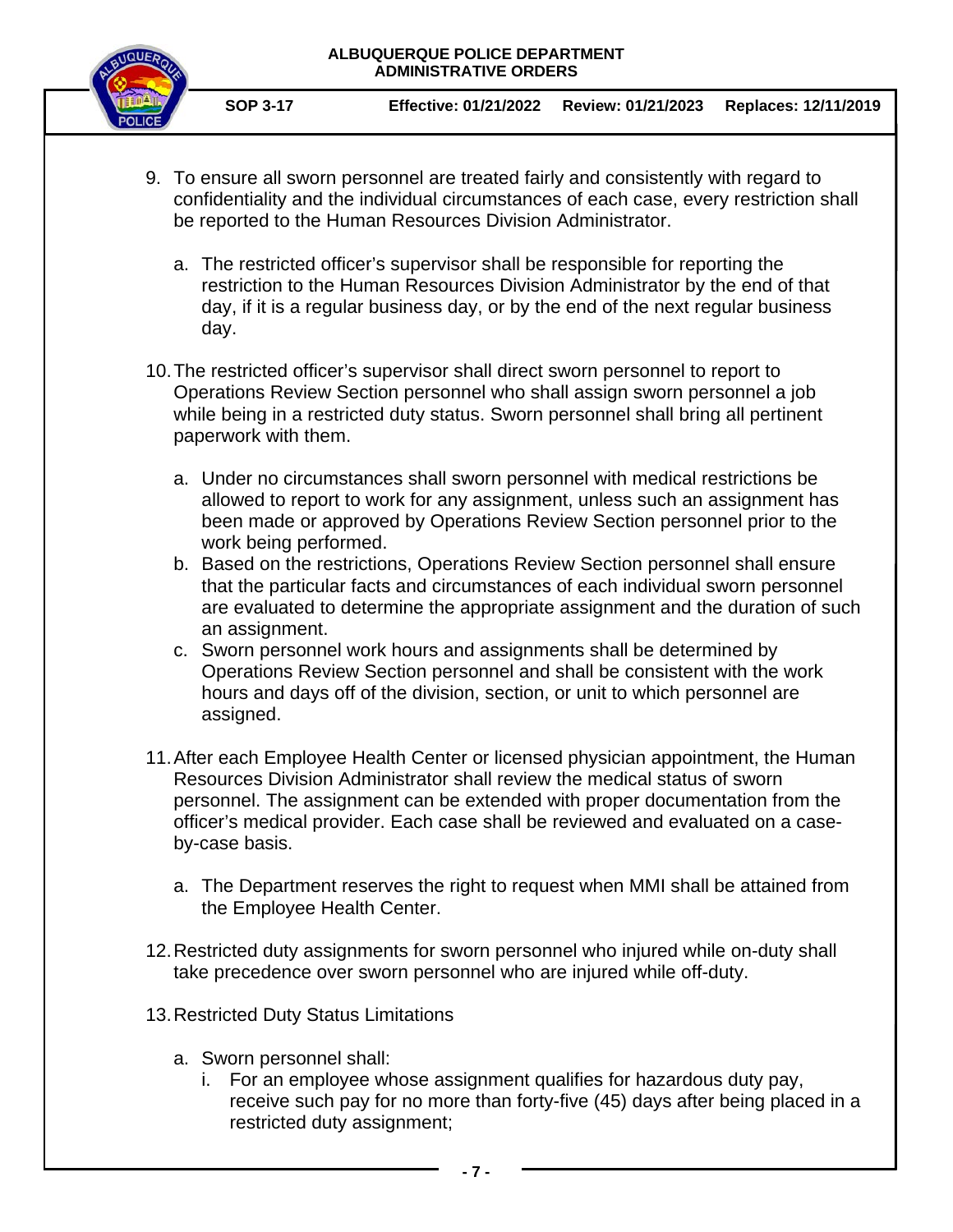BUQUEROL

|     | <b>SOP 3-17</b>                                                                                                                                 | <b>Effective: 01/21/2022</b>                                                                                                                                                                                                                                                                                                                                                                                                                                                                                                                                                                                                                                                                                                                                  | Review: 01/21/2023 | Replaces: 12/11/2019 |  |  |  |  |  |  |
|-----|-------------------------------------------------------------------------------------------------------------------------------------------------|---------------------------------------------------------------------------------------------------------------------------------------------------------------------------------------------------------------------------------------------------------------------------------------------------------------------------------------------------------------------------------------------------------------------------------------------------------------------------------------------------------------------------------------------------------------------------------------------------------------------------------------------------------------------------------------------------------------------------------------------------------------|--------------------|----------------------|--|--|--|--|--|--|
|     | ii.                                                                                                                                             | Comply with policies regarding range qualification and training, and the<br>carrying of firearms;                                                                                                                                                                                                                                                                                                                                                                                                                                                                                                                                                                                                                                                             |                    |                      |  |  |  |  |  |  |
| N/A | additional duties);<br>shift to dayshift;                                                                                                       | iii. Only carry their firearm or badge in a concealed fashion, consistent with<br>SOP Uniforms (refer to SOP Uniforms for sanction classifications and<br>iv. Obtain the authorization to carry a firearm while in a restricted duty status<br>from their Bureau Deputy Chief;<br>v. Receive shift differential pay for no more than forty-five (45) days when the<br>restricted duty assignment necessitates a change from a swing/graveyard<br>vi. Immediately make arrangements with Operations Review Section personnel<br>to turn in their marked police vehicle. Assignment of an unmarked vehicle<br>shall be determined by Operations Review Section personnel and is<br>dependent upon availability; and<br>vii. Sign a Restricted Duty Status form. |                    |                      |  |  |  |  |  |  |
|     |                                                                                                                                                 | b. Sworn personnel may be restricted from working any outside employment, as<br>determined by the Chief of Police.                                                                                                                                                                                                                                                                                                                                                                                                                                                                                                                                                                                                                                            |                    |                      |  |  |  |  |  |  |
|     | T.<br>ii.                                                                                                                                       | c. Sworn personnel shall not:<br>Be permitted to sign-up for or work Chief's Overtime (COT);<br>Wear their duty uniform but shall dress in appropriate attire based on their<br>assigned unit's Standard Operating Procedures (SOP);<br>iii. Be allowed to participate in the Department physical fitness assessment any<br>other sanctioned activity which conflicts with the medical reason for which<br>the employee is on restricted duty;<br>iv. Be assigned to hazardous duty positions; or<br>v. Display or present their badge or gun while on-duty or off-duty unless it is a<br>deadly force situation that requires immediate action.                                                                                                              |                    |                      |  |  |  |  |  |  |
| N/A |                                                                                                                                                 | E. Return to Full-Duty Status from Restricted Duty Status                                                                                                                                                                                                                                                                                                                                                                                                                                                                                                                                                                                                                                                                                                     |                    |                      |  |  |  |  |  |  |
|     | 1. Sworn personnel who have been released by the Employee Health Center and the<br>City of Albuquerque from their restricted duty status shall: |                                                                                                                                                                                                                                                                                                                                                                                                                                                                                                                                                                                                                                                                                                                                                               |                    |                      |  |  |  |  |  |  |
|     | a. Notify Operations Review Section personnel and Human Resources Division<br>personnel; and<br>b. Return to their original assignment.         |                                                                                                                                                                                                                                                                                                                                                                                                                                                                                                                                                                                                                                                                                                                                                               |                    |                      |  |  |  |  |  |  |
|     | F. Off-Duty Injury                                                                                                                              |                                                                                                                                                                                                                                                                                                                                                                                                                                                                                                                                                                                                                                                                                                                                                               |                    |                      |  |  |  |  |  |  |
| N/A |                                                                                                                                                 | 1. Sworn personnel who are injured while off-duty shall comply with SOP Scheduled<br>and Unscheduled Leave (refer to SOP Scheduled and Unscheduled Leave for<br>sanction classifications and additional duties).                                                                                                                                                                                                                                                                                                                                                                                                                                                                                                                                              |                    |                      |  |  |  |  |  |  |
|     |                                                                                                                                                 | 2. Sworn personnel who are placed on a restricted duty status due to an off-duty<br>injury shall provide documentation from their medical provider indicating they are<br>capable of returning to full-duty status and shall be required to obtain clearance for<br>full-duty status through the Employee Health Center prior to returning to work.                                                                                                                                                                                                                                                                                                                                                                                                           |                    |                      |  |  |  |  |  |  |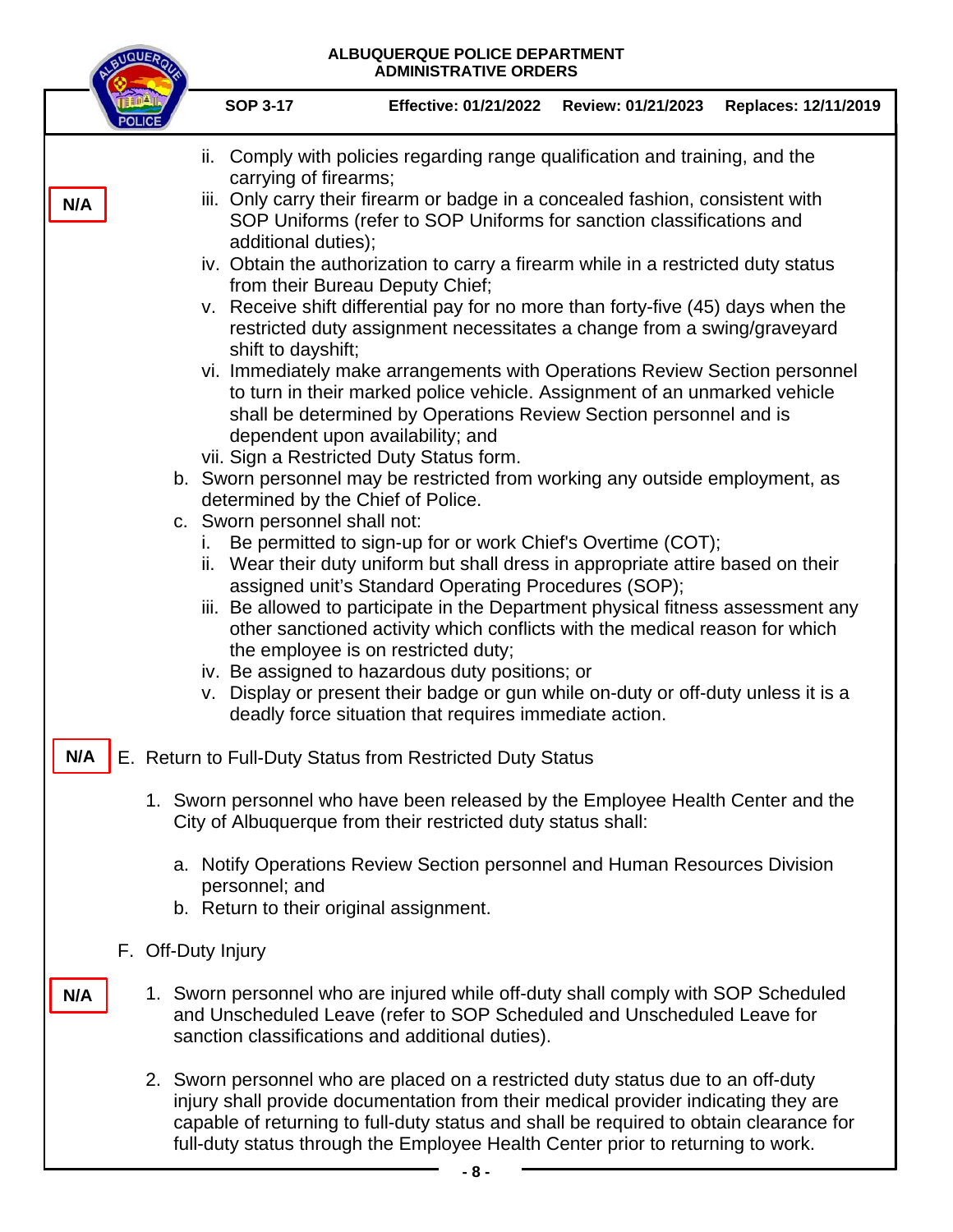